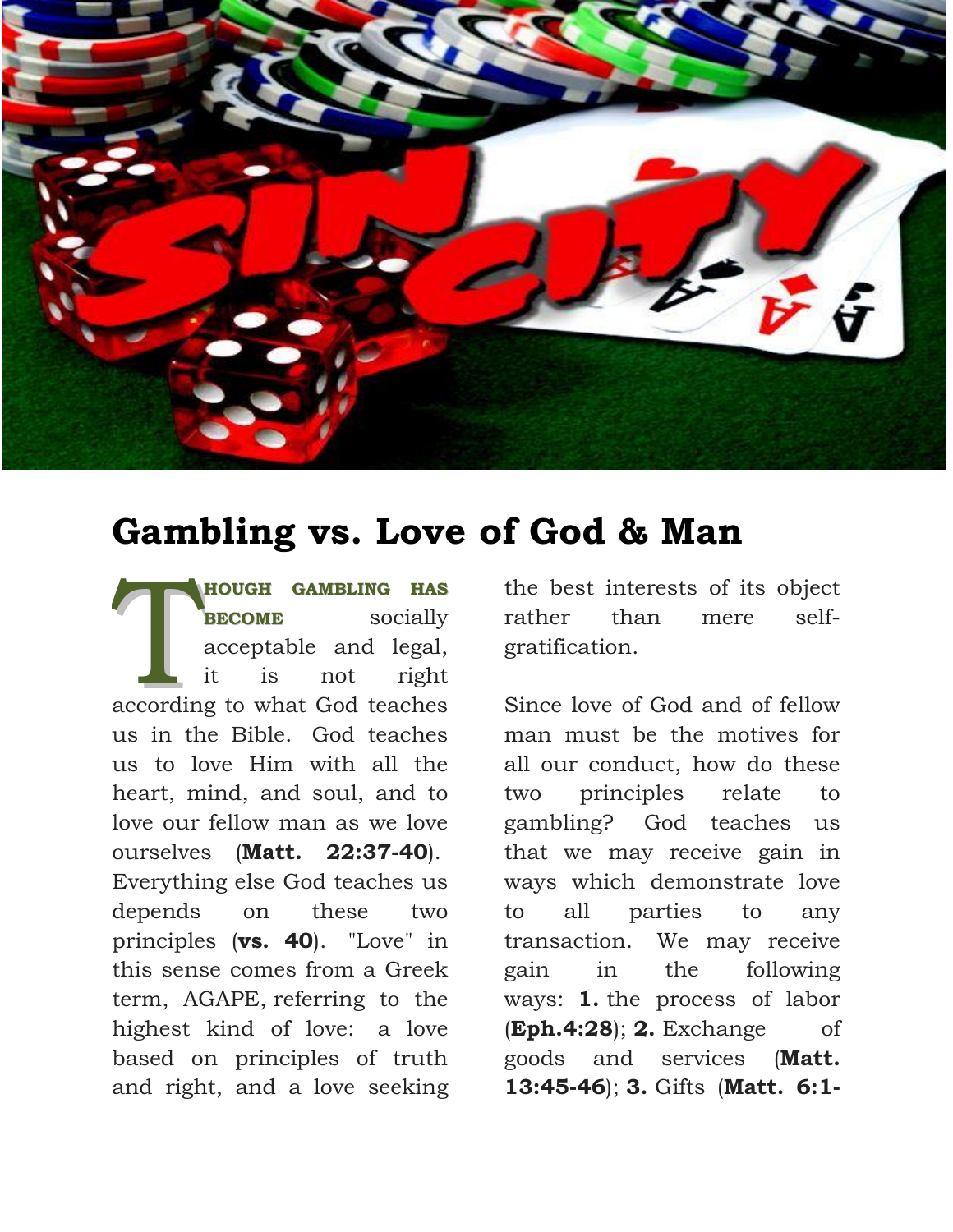**4**). Each of these methods of receiving gain is honest, showing respect for principles of truth and right and for the welfare of all parties involved.

Gambling is a wager on some chance event, with the result that the "winner" takes gain from others without respect for principles of truth and right

> **"God teaches us that we may receive gain in ways which demonstrate love to all parties to any transaction."**

and without seeking the welfare of all parties involved. Therefore, gambling is a means of taking dishonest gain. The fact that the other participants agreed to take part does not mitigate the dishonesty involved, any more than "kickbacks" in a business deal

are mitigated from dishonesty by the agreement of the parties involved. Gambling is an exercise in covetousness, seeking mere self-gratification without regard for truth and right or the best interests of everyone involved.

Gambling is sinful, an offense against God and a curse to our fellow man. Because all of us have sinned from time to time, whether through gambling or other deeds, God sent His Son into the world to die for our sins (**Rom. 3:23; Jn. 3:16**). The death of Jesus Christ on the cross of Calvary demonstrates both the justice and the mercy of God: Sin was punished (justice), but punished in a way which extends forgiveness to sinners (mercy). Thus, God proves Himself to be **"just, and the justifier of him which believeth in Jesus" (Rom. 3:26)**. Since God does not force anyone to receive this gift of His grace, we may choose to receive it or to reject it. We receive it by faith in Christ when we repent of our